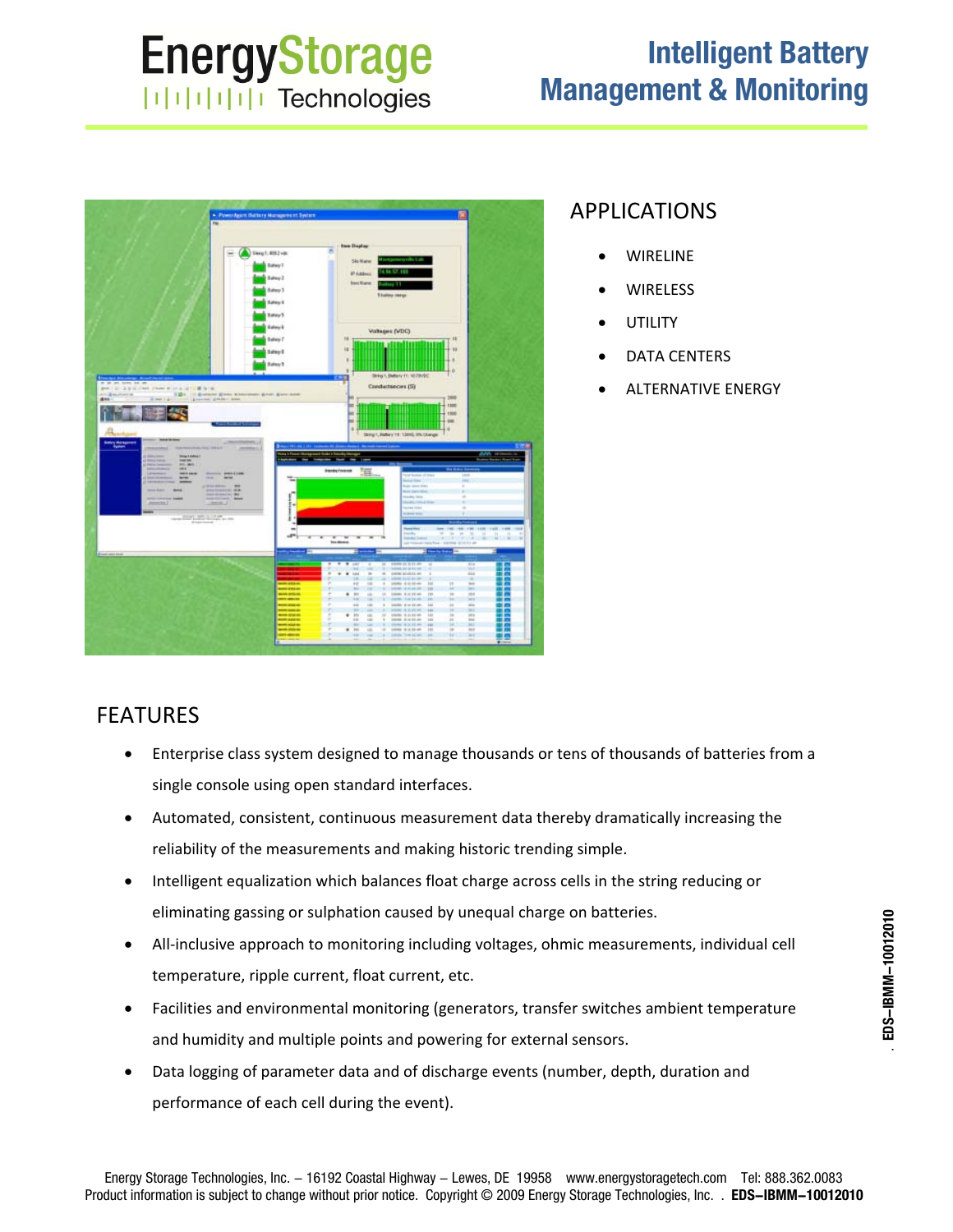# **EnergyStorage** | | | | | | | | | | Technologies

## **Intelligent Battery Management & Monitoring**

**Eliminates computers** 

No software required Low power; high reliability

to

Intelligent Site Controller

 $\bullet$ 



- Predictive measurements
- Intelligent charge balancing
- **Current monitoring**

#### RIM/ROM I/O Modules

- Point-of-use architecture
- Expandable monitoring/control
- Cean, easy installation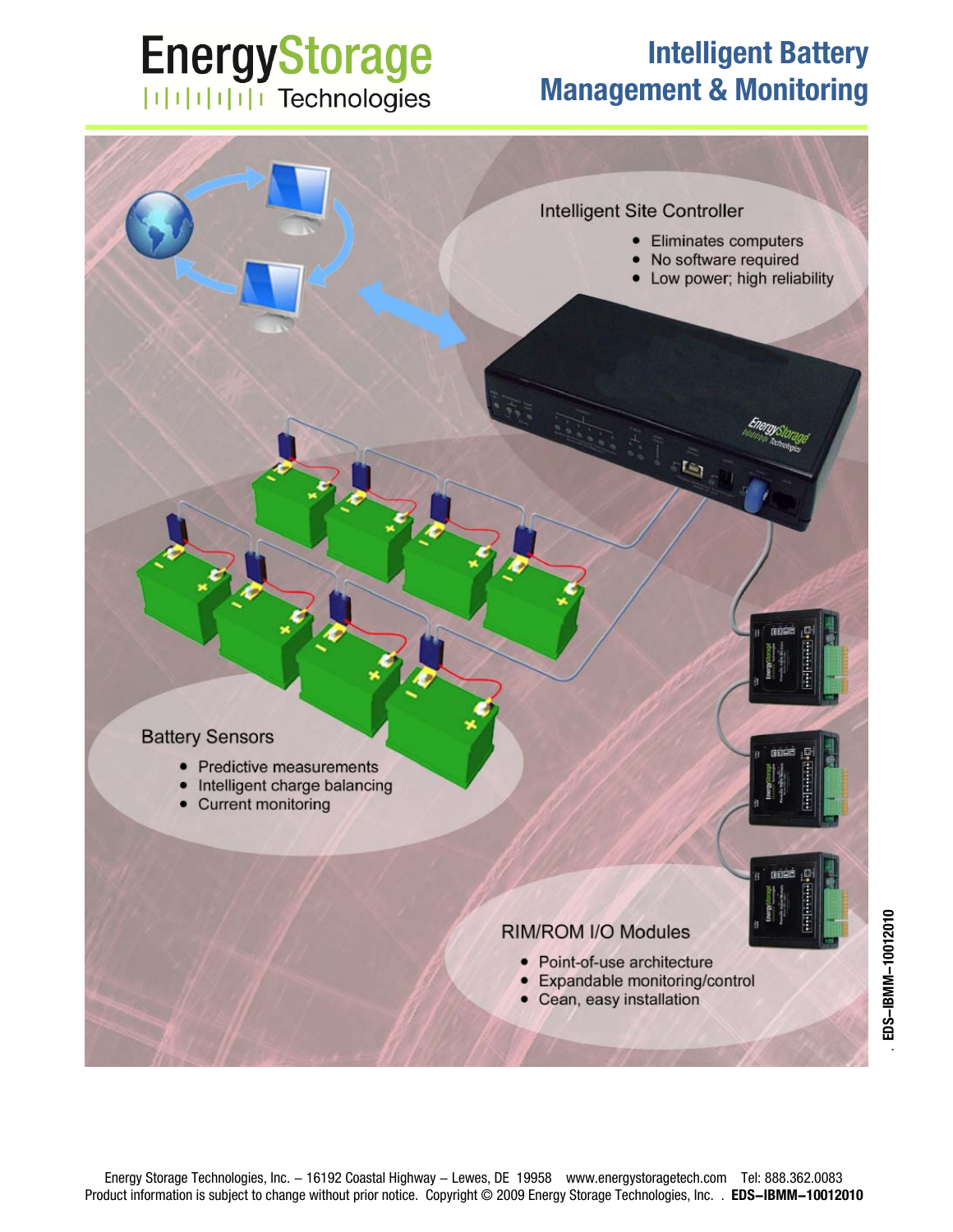# **EnergyStorage ITITITITI Technologies**

## **Intelligent Battery Management & Monitoring**

### FEATURES

The EST monitoring system was designed to be the most complete enterprise‐class monitoring and management system available on the market today. During the design phase, EST gathered input from numerous Telecom, Cable, Power Generation and Wireless operators and we built our system using open industry protocol standards.

EST offers exceptional scalability, providing a cost‐effective monitoring solution whether your enterprise has one site or tens of thousands of sites. Our all‐inclusive approach provides powerful, predictive information that allows you to proactively manage the health of your batteries, lowering your maintenance costs and actually extending battery life expectancy.

EST provides operators with consistent, continuous and predictive battery information, while eliminating unnecessary manual maintenance visits. Operators also have instant access to information from generators, transfer switches, HVAC and facilities status. The EST system consumes less power and is more reliable than any of our competitors' systems, which typically require a complex, unreliable PC server at each monitored location. These advantages, coupled with our ability to intelligently balance the charge across individual cells/batteries in a string, make the EST system an essential tool for any operator concerned with power reliability.



### OPERATING PRINCIPLES

A lead acid battery can be characterized by an equivalent circuit of three resistances that limit its performance:

- A current‐limiting resistance (Relectrolyte) attributable to the battery chemistry
- A current‐limiting resistance (Rmetal) attributable to the internal connections
- A self‐discharge resistance (Rleakage) which causes the battery to lose charge even when no load is connected

These internal parameters are commonly called "ohmic" measurements, and "admittance" is a composite of all of the battery's ohmic parameters. Ohmic measurements, together with individual battery temperature, are widely recognized as leading indicators of a battery's state‐of‐health.

Each EST sensor generates a digitally synthesized sinusoidal AC test signal (Itest) which is passed through the battery terminals in order to measure the battery's admittance.

A site control unit communicates with each of the sensors to collect these admittance measurements, along with battery voltage and terminal post temperature.